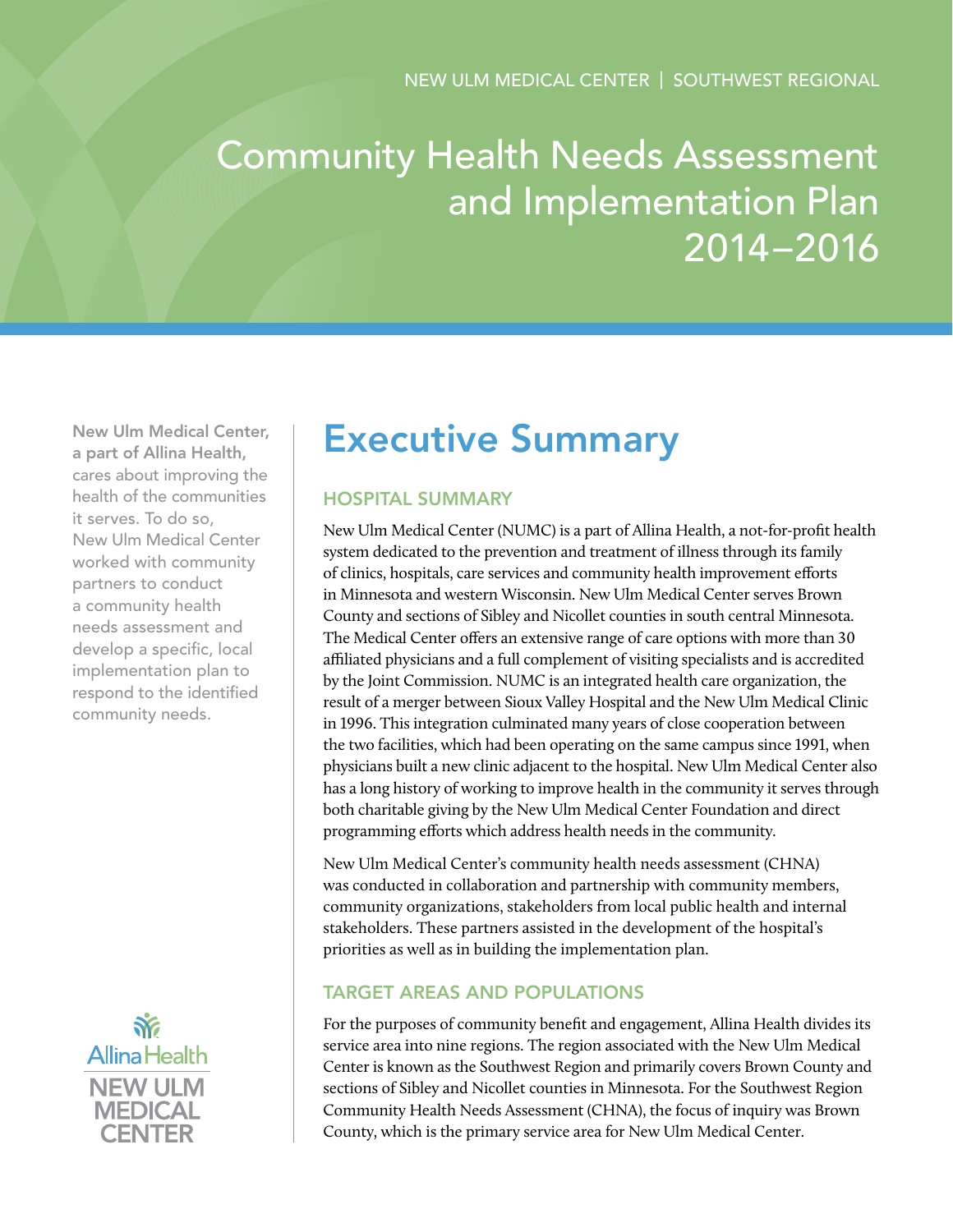#### Needs Assessment Process

The needs assessment plan was based on a set of best practices for community health assessments developed by the Catholic Health Association with the purpose of identifying two to three regional priority areas to focus on for FY 2014–2016. The process was designed to rely on existing public data, directly engage community stakeholders and collaborate with local public health and other health providers. The Southwest Region Community Engagement Lead guided the effort for New Ulm Medical Center.

The New Ulm Medical Center assessment was conducted in three stages: data review and setting priorities, community health dialogues and community assets inventory, and action planning. The process began in April 2012 with the development of the CHNA plan and was completed in August 2013 with the final presentation of the assessment and action plan to the New Ulm Medical Center Community Benefit Advisory Council and the New Ulm Medical Center Board of Trustees. The following is a description of the assessment steps and timeline created by the CHNA Team.

### DATA REVIEW AND PRIORITIZATION

The data review and priority-setting phase began with the compilation of existing health-related data. Stakeholders reviewed three datasets, including Stratis Health Minnesota County Profiles, Minnesota County-Level Indicators for Community Health Assessment, and County Health Rankings. They then developed an initial list of priorities. Assessment stakeholders used the Hanlon Method, a systematic prioritization process, to rank the health-related issues based on three criteria: size of the problem, seriousness of the problem, and estimated effectiveness of the solution. Stakeholders were then asked to consider the numerical rankings given to each issue along with a set of discussion questions to choose the final priority issues.

The prioritization process identified the following three priority issues for the community:

- 1. Obesity
- 2. Substance abuse
- 3. Mental health

# Community Dialogues

In spring 2013, New Ulm Medical Center held meetings designed to solicit feedback from the community on how the hospital could most effectively address the selected priority issues. These community dialogues were an opportunity for New Ulm Medical Center to hear from a broader group of community members, identify ideas and strategies to respond to the priority issues and inform the action-planning phase of the needs assessment. A dialogue report summarizes the findings and will guide the development of the implementation plan.

# Community Assets Inventory

Between the community health dialogues and the action-planning phase, the Community Engagement Council for New Ulm Medical Center developed an inventory of existing programs and services within the region related to the priority areas identified in the needs assessment. The inventory included the location of the program (hospital, clinic or community) as well as the target population and community partners. The purpose of the inventory was to identify:

- Gaps in services and opportunities for new work
- Where and with whom there is a lot of work already being done
- Opportunities for partnership and/or collaboration.

#### Action Planning

The final phase of the CHNA process was to develop the implementation plan for New Ulm Medical Center. The implementation plan is a set of actions that the hospital will take to respond to the needs identified through the community health needs assessment process. New Ulm Medical Center used its Community Benefit Advisory Council to engage with internal and external stakeholders including representatives from Brown County Public Health, New Ulm Park and Recreation, United Way of Brown County, New Ulm Medical Center employees and physicians whose work relates to these priorities, and the New Ulm Medical Center Board of Trustees to develop the implementation plan for FY 2014–2016.

The process included four steps:

- 1. Identifying key goals, objectives and indicators related to the priority issues
- 2. Reviewing Community Health Dialogues report and Community Assets Inventory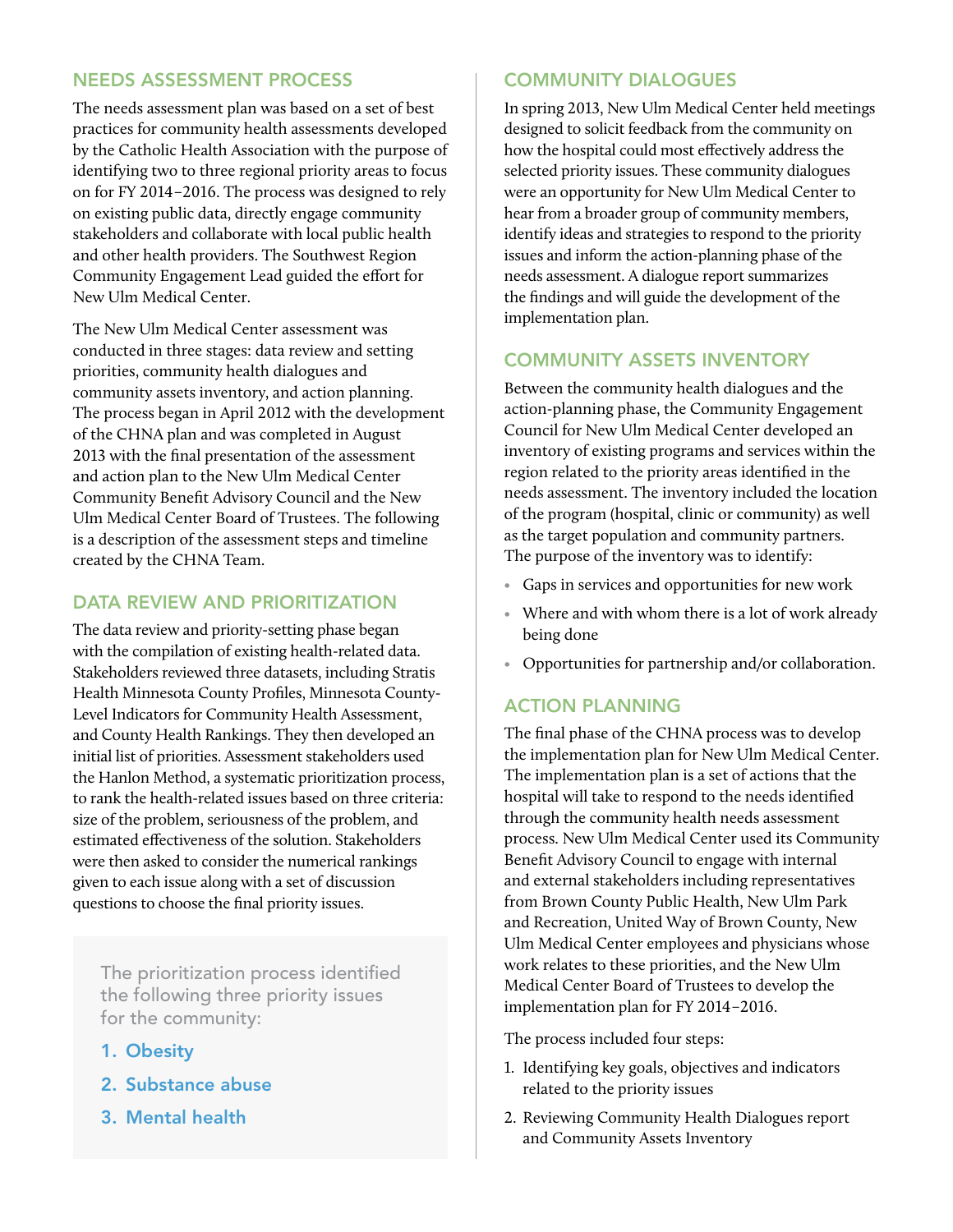- 3. Selecting evidence-based strategies and programs to address the issues
- 4. Assigning roles and partners for implementing each strategy.

#### Implementation Plan

The implementation plan is a three-year plan depicting the overall work that New Ulm Medical Center plans to do to address its priority issues in the community. Annual work plans will be developed to provide detailed actions, accountabilities, evaluation measures and timelines.

### **Obesity**

#### Goal: Reduce obesity and increase physical activity

#### **INDICATOR**

• Reduce proportion of adolescents and adults who are overweight or obese

New Ulm Medical Center's strategy to address obesity and encourage physical activity in its community will focus on two key areas: education around the risks of obesity, and providing programs that reduce obesity and increase physical activity in the community by encouraging and motivating people to take actions to improve their overall health. Planned programs include:

- Continuing partnerships through the Heart of New Ulm on programs designed to reduce obesity, such as expanding access to healthy foods, health screenings, healthy cooking classes and policy improvements that support healthy living. *Partners: public health, local restaurants, farmers markets, community co-ops, local community groups, employers, Minneapolis Heart Institute Foundation*
- Continuing partnership with the University of Minnesota for developing and implementing programs that support family-based and design approaches to addressing obesity in the community. *Partners: University of Minnesota, community groups*
- Creating and supporting programming that combines educational, environmental and behavioral activities at worksites and community centers. *Partners: senior centers, community fitness centers, clinics, employers*
- Enhancing and expanding options for physical activity and nutrition education using the Health Powered Kids developed by Allina Health.

*Partners: clinics, local school districts, community programs targeting children.*

- Facilitating and promoting nutritional coaching and groups targeting families and children. *Partners: schools, community centers, community programs*
- Providing motivational talks in the community encouraging healthy changes in behavior. *Partners: providers, clinics, public health, local health and wellness groups and organizations.*

#### Substance abuse

#### Goal: Support programs and provide education in the community addressing substance abuse

#### **INDICATORS**

- Increase the proportion of adolescents who perceive great risk associated with substance abuse
- Reduce the proportion of persons engaging in binge drinking of alcoholic beverages
- Reduce the past-year nonmedical use of prescription drugs.

New Ulm Medical Center's strategy to address substance abuse in its community will focus on two key areas: supporting programs in the community which focus on the prevention and treatment related to substance abuse and providing community education designed to help prevent substance abuse. Planned programs include:

- Support and promote resources for prescription drugs drop-off and disposal site. *Partners: Law enforcement, physicians, community organization, public health*
- Providing education to providers and community members around substance abuse identifying the signs of substance abuse in individuals. *Partners: Law enforcement, physicians, community organization, public health, employers*
- Offering integrative workshops for parents and educators on how to discuss issues related to substance abuse with children and adolescents. *Partners: public health, employers, schools*
- Adding substance abuse and recovery resources to the Heart of New Ulm's after-screening resource guide. *Partners: Heart of New Ulm partnership*